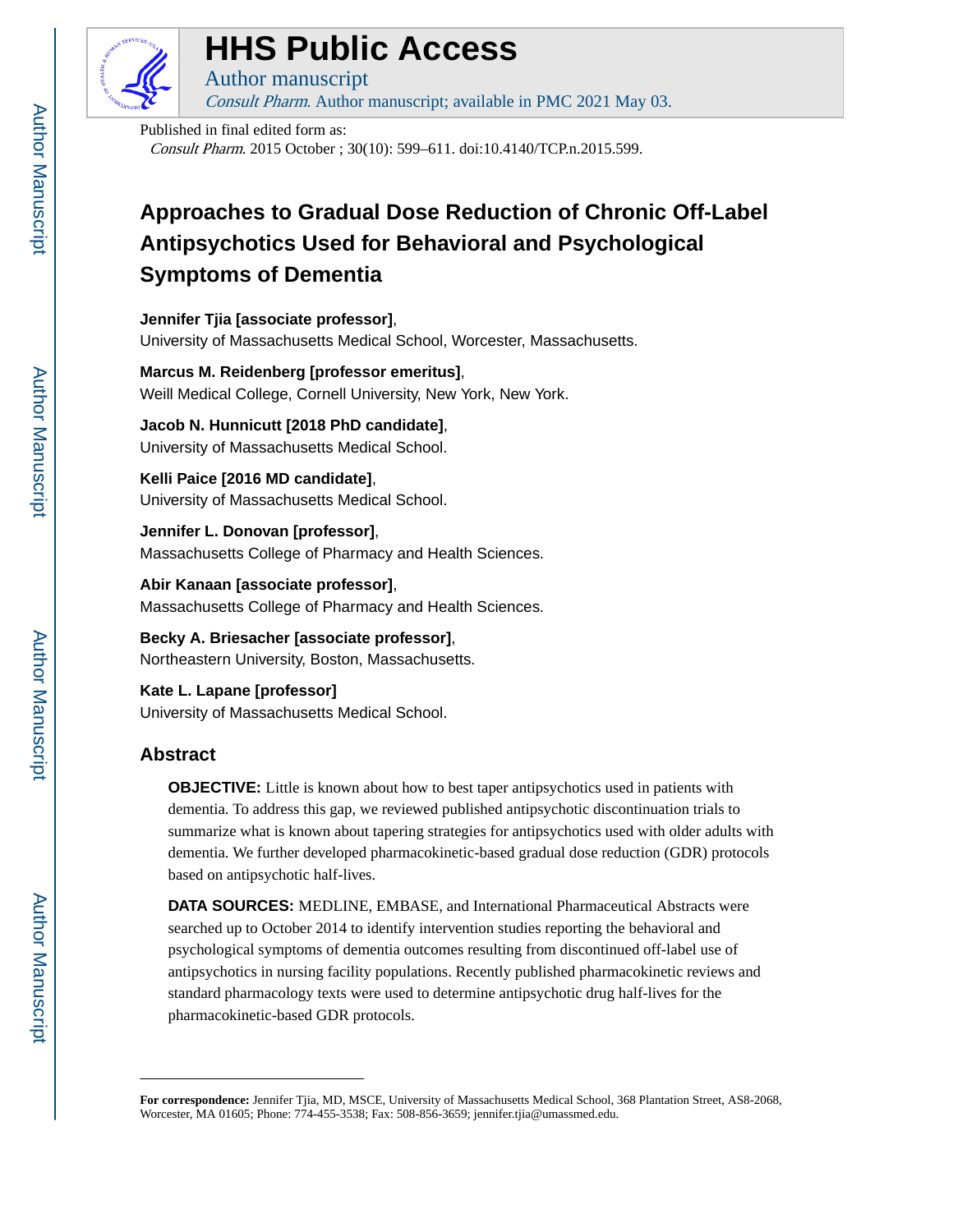**STUDY SELECTION:** For the review, studies with an intervention resulting in antipsychotic medication discontinuation or tapering were eligible, including randomized controlled trials and pre- and post-intervention studies.

**DATA EXTRACTION:** When available, we extracted the protocols used for antipsychotic GDR from each study included in the review.

**DATA SYNTHESIS:** We found that clinical trials used different approaches to antipsychotic discontinuation, including abrupt discontinuation, slow tapers (more than two weeks), and mixed strategies based on drug dosage. None of the published trials described an approach based on pharmacokinetic principles. We developed a two-stage GDR protocol for tapering antipsychotic medications based on the log dose-response relationship; each stage was designed to result in a 50% dose reduction prior to discontinuation. This pharmacologically based strategy for patients chronically prescribed antipsychotics resulted in recommendations for slow tapers.

**CONCLUSION:** Our theoretically derived GDR recommendations suggest a different approach than previously published in clinical trials. Further study is needed to evaluate the effect of this approach on patients.

#### **Keywords**

Antipsychotics; Dementia; Dose reduction; Gradual dose reduction; Off-label; Tapering

### **Introduction**

The off-label use of antipsychotic medications for the treatment of the behavioral and psychological symptoms of dementia (BPSD) is both pervasive and controversial.<sup>1,2</sup> Up to 80% of patients with dementia experience BPSD, which includes agitation, verbal outbursts, and physical aggression that can be personally distressing to the patient and disruptive to nursing facilities.<sup>3</sup> Prevalence rates of antipsychotic use for nursing facility residents with dementia remain high despite Food and Drug Administration (FDA) "black box" warnings in 2005 and 2008 and a growing body of research suggesting that their use comes with increased risk of mortality and only mild-to-moderate benefits. $4-10$ 

A goal in treating frail older adults is to reduce the use of unnecessary medications.<sup>8</sup> Additionally, in the United States, regulations enacted under the Omnibus Budget Reconciliation Act of 1987 (OBRA) consider the off-label use of antipsychotics to manage BPSD as an undue use of chemical restraints.<sup>11</sup> For these reasons, regulatory guidance for nursing facilities in the United States requires facilities to ensure that "[r]esidents who use antipsychotic drugs receive gradual dose reductions, and behavioral interventions, unless clinically contraindicated, in an effort to discontinue these drugs."<sup>12</sup>

Unfortunately, once prescribed, most nursing facility residents with dementia remain on these drugs indefinitely, without attempts to taper them.<sup>13</sup> To our knowledge, neither the medical literature nor OBRA regulations offer specific guidelines on how to taper antipsychotic medications used for BPSD in elderly patients. This paper is aimed at helping clinicians avoid abrupt antipsychotic discontinuation in elderly persons with dementia. Adverse drug withdrawal events are especially prevalent in the nursing facility setting and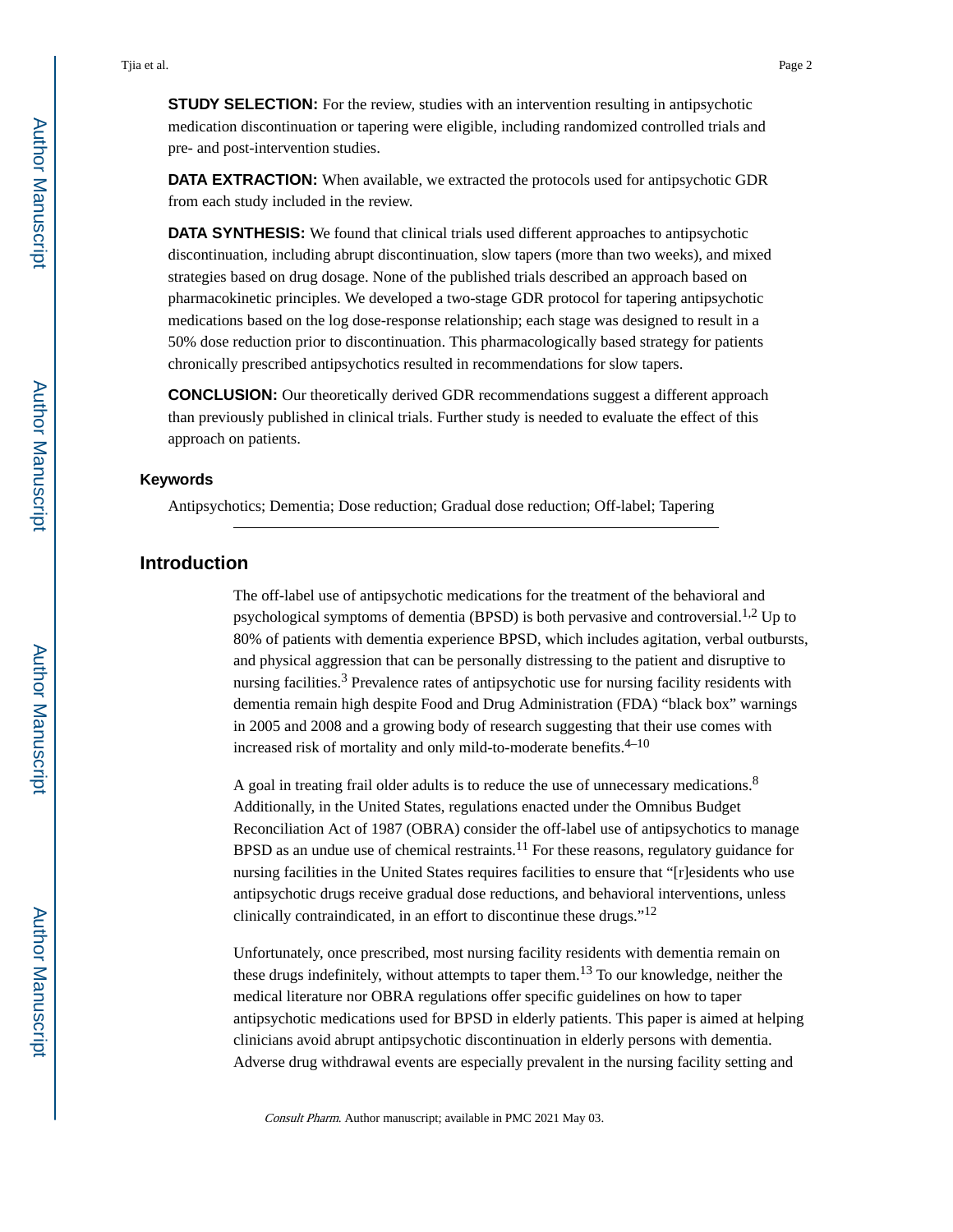broadly include a recurrence of the underlying symptoms that the medication was originally used to treat, true physiological or psychological withdrawal reactions, or new symptoms. 14,15

With regard to adverse drug withdrawal events with antipsychotic agents, the primary concern is recurrence of behavioral symptoms. Physiological withdrawal reactions from antipsychotics are also concerning (e.g., dyskinesias, insomnia, nausea, restlessness), as they can be similar to the underlying condition for which the antipsychotic was prescribed. After an abrupt or rapid taper of an antipsychotic, if an individual is restless or agitated, it may not be an exacerbation of BPSD in the absence of treatment, but rather antipsychotic withdrawal symptoms.15–17 This is similar to what occurs with rapid or abrupt tapering of benzodiazepines.<sup>18</sup> We know from reports about drug withdrawal for antipsychotics used among patients with schizophrenia that abrupt discontinuation of antipsychotic maintenance treatment is associated with greater risk of early relapse than gradual (over three or more weeks) tapering.<sup>19</sup> Kinetics are profoundly affected by frailty and sarcopenia, which may alter the distribution and compartmentalization of individual agents. The increased risk of early relapse exceeds what would be expected as a result of untreated psychosis; since the time frame for early relapse is consistent with the elimination of antipsychotics from the body, recurrent symptoms may reflect withdrawal as a result of pharmacodynamic adaptations from chronic treatment.19 Pharmacodynamics are widely unpredictable given the interindividual variability in various receptor activity. There is concern about the risk for adverse drug withdrawal events despite conflicting evidence from clinical trials that suggests that antipsychotic drugs used long-term can be withdrawn from patients with dementia without detrimental effects on their behavior.<sup>20</sup>

Evidence from conflicting clinical trials, retrospective studies, and case studies suggest that in some cases, BPSD increase after discontinuation occurs, providing some evidence for withdrawal symptoms in older adults. $2^{1-24}$  Since gradual tapering may also alleviate antipsychotic withdrawal symptoms, a pharmacokinetically driven tapering strategy for offlabel use of antipsychotics among older adults with BPSD may lead to more favorable outcomes than abrupt discontinuation or rapid tapering.16,25

While the need to taper with gradual dose reductions (GDRs) may be well understood, characterization of tapering of individual antipsychotics used in patients with dementia, and more information on how to implement a very gradual taper, may be useful. This narrative review was conducted to summarize the protocols used for tapering or discontinuing antipsychotic medications for these patients. This narrative review aims to: 1) summarize what is currently known about protocols for GDRs of antipsychotic medications among individuals with dementia, and 2) use pharmacokinetic principles to develop a theoretically based protocol for antipsychotic GDR. This is a comparison of the published protocols to the pharmacologically based protocol to shed light on the controversy regarding antipsychotic GDR in frail older adults with dementia. The end result of this review will be an empirically informed, theoretically derived guideline for tapering strategies for various commonly used antipsychotic medications and suggestions for implementing such tapering schedules for elderly patients with dementia.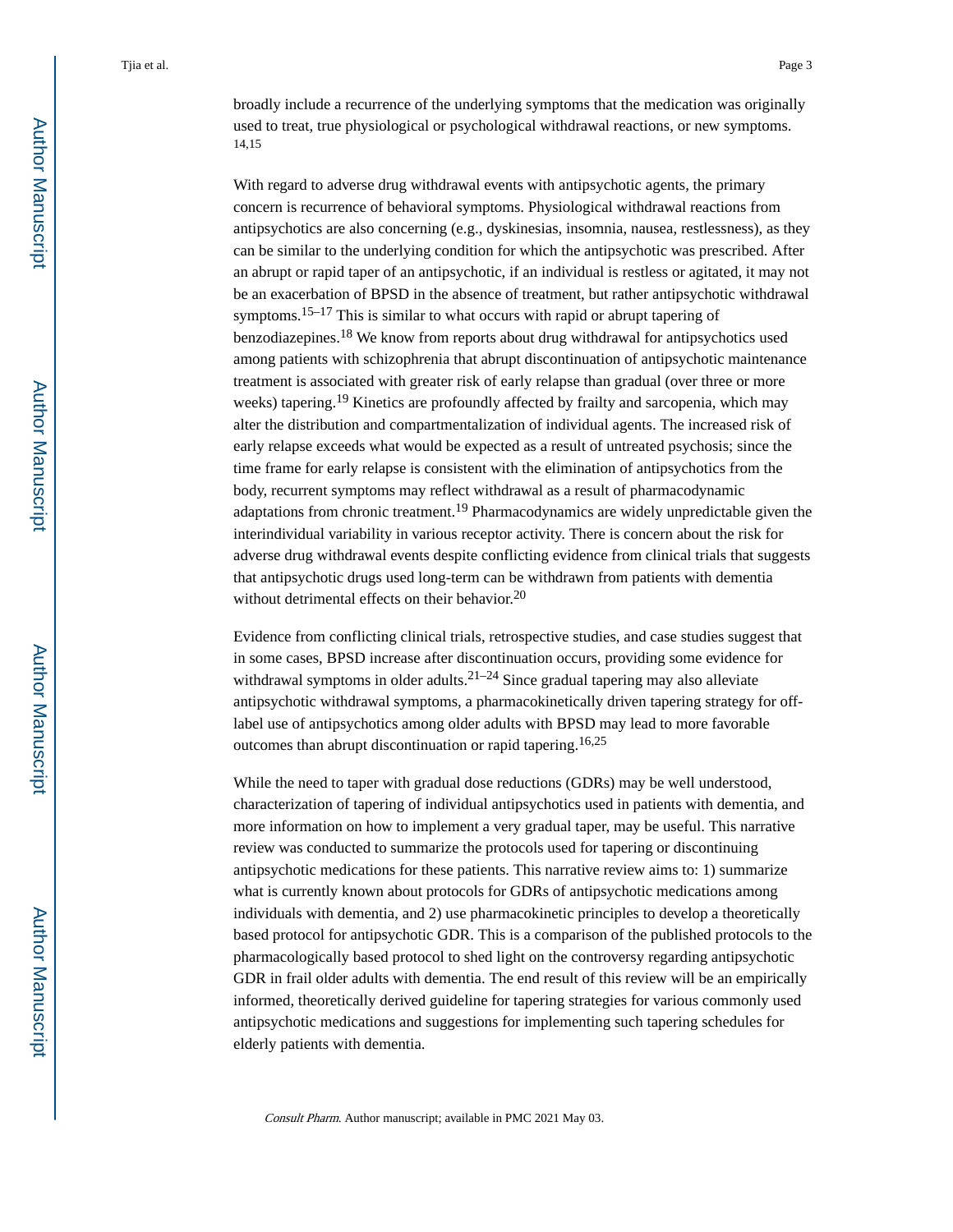## **Methods**

This study was not human subjects research and as such did not undergo ethics review.

#### **Literature Review**

To summarize what is currently known about protocols for GDRs of antipsychotic medications among individuals with dementia, a review was conducted of intervention studies reporting the BPSD outcomes resulting from discontinued off-label use of antipsychotics in nursing facility populations.

Medline, EMBASE, and International Pharmaceutical Abstracts were initially searched up to October 2011, and updated on October 10, 2014. Studies were not excluded based on date of publication. The MEDLINE search strategy included searches on the following: ("antipsychotic drugs" or "neuroleptics"), ("tapering" or "withdrawal), "dementia," "nursing facility." This approach was also employed for the other databases, keeping subject headings and key words as similar as possible. There is no registered review protocol for this study.

Studies with an intervention resulting in antipsychotic medication discontinuation or tapering were eligible, including randomized controlled trials, and pre- and postintervention studies. At least three investigators (JLD, AK, JT) reviewed all articles for final inclusion. If investigators disagreed, the team discussed the articles until consensus was reached. Of the eligible articles, reference lists were reviewed to identify additional original studies relevant for the narrative review. We extracted the protocol used for antipsychotic GDR in each study. If the protocol for antipsychotic GDR was not provided, we indicated this in our review. Data were extracted to an electronic spreadsheet by one author (JNH) and independently reviewed by two other authors (KLL and JT).

#### **Developing Pharmacokinetic-Based GDR Recommendations**

**Theoretical Framework: Pharmacokinetic Principles in Older Adults—**In older adults, age-related physiologic changes that alter the pharmacokinetics of a drug must be taken into consideration with prescribing and changing doses of medications.<sup>26</sup> These include slowing of the biotransformation of drugs by the liver and excretion by the kidneys. In addition, when diseases of either of these organs occurs, the slowing of drug elimination may be less rapid than the recommendations, summarized in the tables that follow. It is always advisable to calculate the renal function of older adults because those with lowmuscle mass may have a creatinine-formation rate too slow to raise the serum creatinine above usual normal values, despite substantial decrease in renal function. Other confounding conditions such as congestive heart failure or chronic liver disease can also slow drug elimination. The knowledge of the pharmacokinetics of the drug to guide dosage in individualizing therapy for patients will be improved the more a drug is studied in elderly patients and in patients with these confounding conditions.<sup>27–29</sup> The suggestions in our tables are for average elderly without major confounding illness that would affect drug elimination.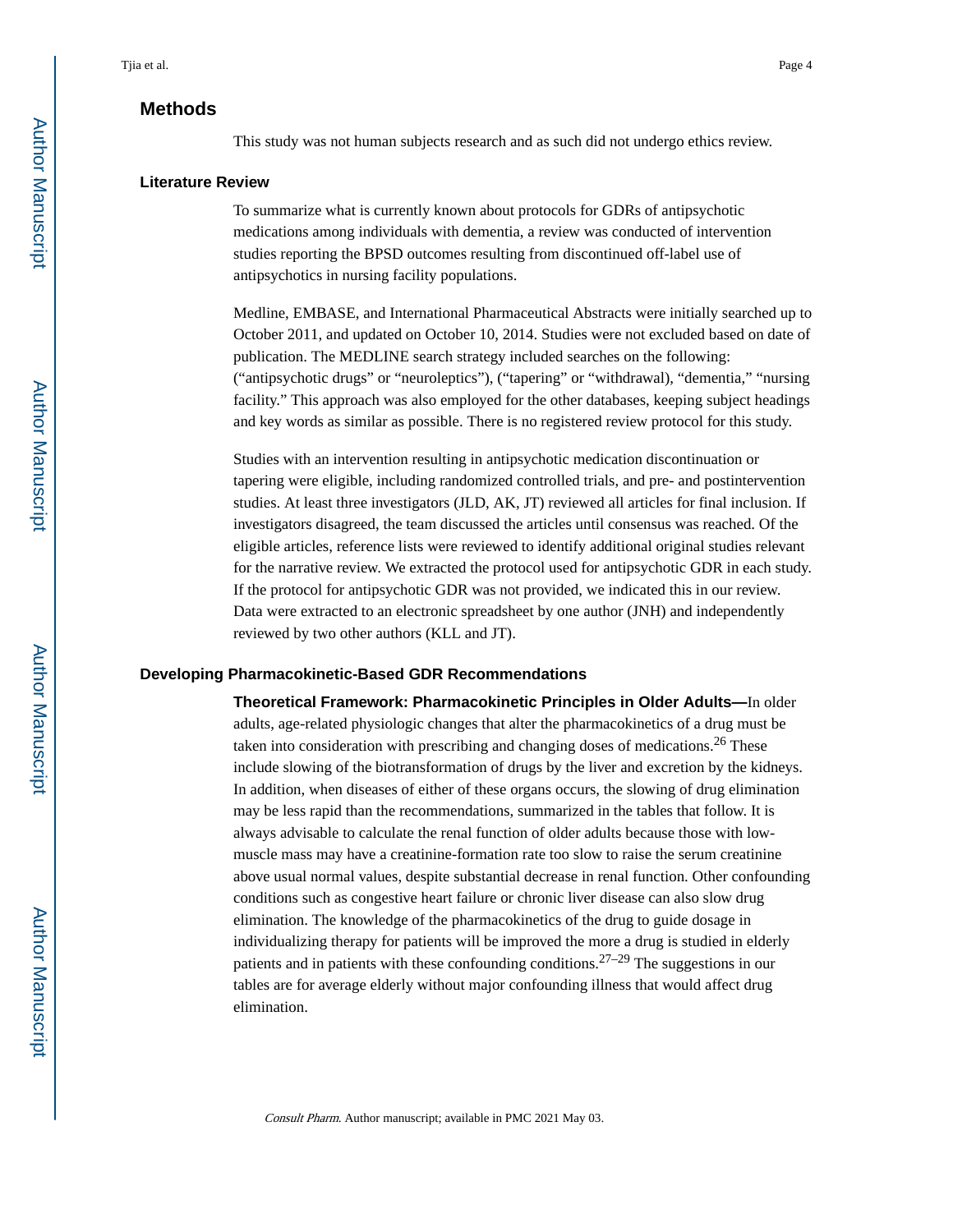#### **Method for Developing GDR Intervals**

We developed a protocol for tapering medications that has two stages of 50% dosage reductions, based on the log dose-response relationship, prior to discontinuation. The intervals between reductions are related to drug half-life. This theoretically derived tapering schedule is predicted to result in slower gradual drug-level reductions and ultimately better clinical outcomes (i.e., fewer behavioral recurrences) than with a more rapid taper. We calculated intervals between each dose change based on the pharmacokinetics of drug clearance in older adults. Since the half-lives of drugs in older adults are longer than in the usual subjects of pharmacokinetic research studies, we adjusted the predicted half-life accordingly based on age. Ideally, age, frailty, disease burden, drug burden, and hepatic enzyme activity should be considered. Our goal, however, was to develop an approach with minimal data available. For those 65 to 89 years of age, we adjusted half-lives by 1.5 times, and for those 90 years of age and older, we adjusted the half-life by two times. Drug halflives were determined from recently published pharmacokinetic reviews and standard pharmacology texts.<sup>26,30–32</sup> Since the reported half-lives were similar between the pharmacology text and the systematic reviews, we ultimately used the values in the pharmacology texts for our interval calculations. We then calculated intervals between dose adjustments to reflect time needed to reach serum steady-state, which is five to seven drug half-lives. When drugs had an active drug metabolite, the half-life of the active metabolite was used for the calculation when appropriate; otherwise, the half-life of the parent drug was used. When the resulting times between dose adjustments resulted in a specific number of days (e.g., 41 days for aripiprazole [Table 1]), we rounded up the value to increments of weeks for practicality.

# **Results**

#### **Published Tapering Protocols**

The literature review resulted in the inclusion of 14 studies that reported BPSD outcomes following an intervention to reduce antipsychotics.<sup>24,33–45</sup> Of the 11 studies that were experiments, 9 randomized individual patients, 1 was a cluster randomized trial design, and 1 was a nonrandomized controlled trial.<sup>24,33-42</sup> The three nonexperimental studies were pre/ post studies.43–45 Eight studies were conducted solely in nursing facility residents with dementia.34,37,38,41–45 Four studies recruited from both nursing facility residents and external populations.24,35,36,40 This included two studies that recruited from both assisted living facility and nursing facility residents with dementia, one study that recruited both nursing facility residents with dementia and hospital patients with dementia on a geriatric chronic care floor, and one study that recruited nursing facility or assisted living facility residents with dementia and outpatients with dementia.24,35,36,40 Two studies recruited only participants not living in nursing facilities.<sup>33,39</sup> This included one study that recruited solely from a psychogeriatric ward and one study that recruited only outpatients with dementia. 33,39

Table 2 summarizes the trials that focused on directly discontinuing antipsychotic medications. The antipsychotics targeted for tapering and the specific tapering protocol are shown by type of taper (i.e., abrupt, short-term tapering, mixed strategy). Three studies used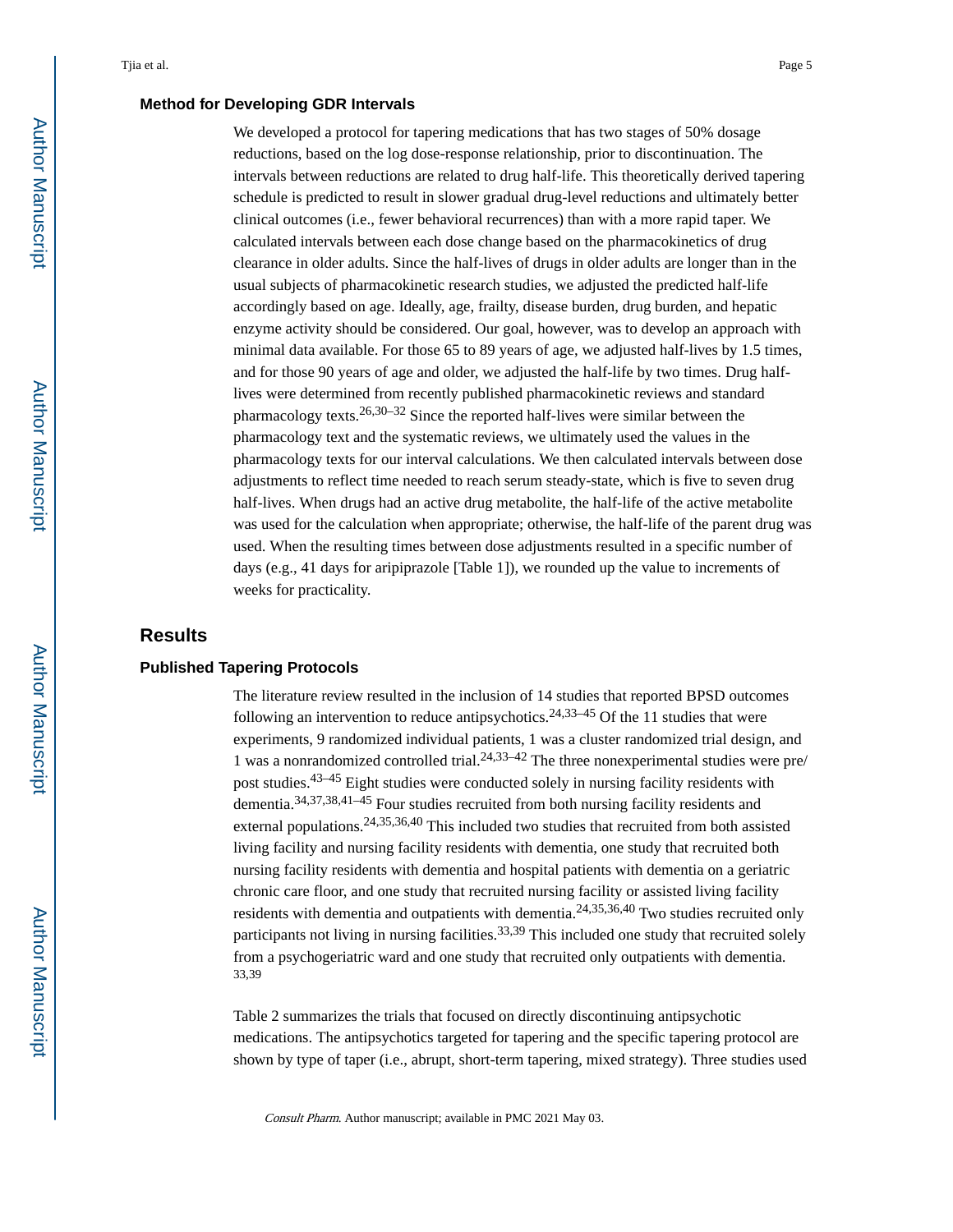an abrupt approach.24,36,37 Risperidone and haloperidol were included in all three studies. Four studies were conducted that used a short-term tapering protocol.  $33-35,45$  Short-term tapering in these studies occurred over a period of one to three weeks, depending on the specific study protocol. Of the papers using a short-term tapering protocol, only thioridazine was common to all, including second-generation antipsychotics included in the most recent study.35 Three studies reported a mixed tapering strategy based on the dose of antipsychotic received.38–40 If the antipsychotic received was lower than a defined antipsychotic dose, the medication was discontinued. If the dose received exceeded the threshold, patients were tapered over a period of one to three weeks, depending on the specific study protocol. Overall, no one tapering approach was common across the studies.

Four studies described interventions that did not have explicit protocols for tapering and discontinuing antipsychotics.41–44 Three of the studies used educational interventions to reduce antipsychotic use, while one used a psychogeriatric rehabilitation program.41–44 Of the three educational interventions, two provided staff-level educational programs to improve psychotropic medication use and included specific recommendations for tapering guidance, while one provided no specific tapering recommendations.  $41-43$  The psychogeriatric rehabilitation program had no explicit tapering guidance, but used a pharmacist to review participants' records to eliminate unnecessary psychopharmacologic medication and to reduce antipsychotics used in the intervention facility.<sup>44</sup>

#### **Pharmacokinetic-Based Antipsychotic Tapering Recommendations**

Based on the review of the pharmacokinetic information, recommended times for dose adjustments for commonly used medications currently on the market are provided for specific antipsychotics with second-generation antipsychotics shown in Table 1 and firstgeneration antipsychotics shown in Table 3. The time interval between dose reductions for second-generation antipsychotics in the pharmacokinetically based regimen ranged from as frequently as every two weeks to as long as every two months (Table 1). Assuming a stepwise progression from the first dose reduction and then a second dose reduction, with time for clinical evaluation and time to reach steady state after each, it would take at least two reductions prior to discontinuation. The estimated time to complete discontinuation ranges from four weeks to four months for second-generation antipsychotics and a minimum of four to eight weeks for first-generation antipsychotics. In the case of paliperidone, the times were further prolonged when adjusting for renal impairment (Table 1). For olanzapine, the recommended interval between dose reductions is two to four weeks, with an estimated time to discontinuation of four to eight weeks. Table 3 shows that the recommended intervals for dose reductions for first-generation antipsychotics were shorter and ranged from every two to four weeks.

# **Discussion**

We found little evidence on which to base recommendations for discontinuation of off-label use of antipsychotics in older adults. The majority of trials  $(n = 4)$  included a fixed twoweek tapering protocol, and a minority  $(n = 3)$  used abrupt discontinuation. Only three trials used a strategy where time-to-discontinuation was based on antipsychotic dose. Of the 10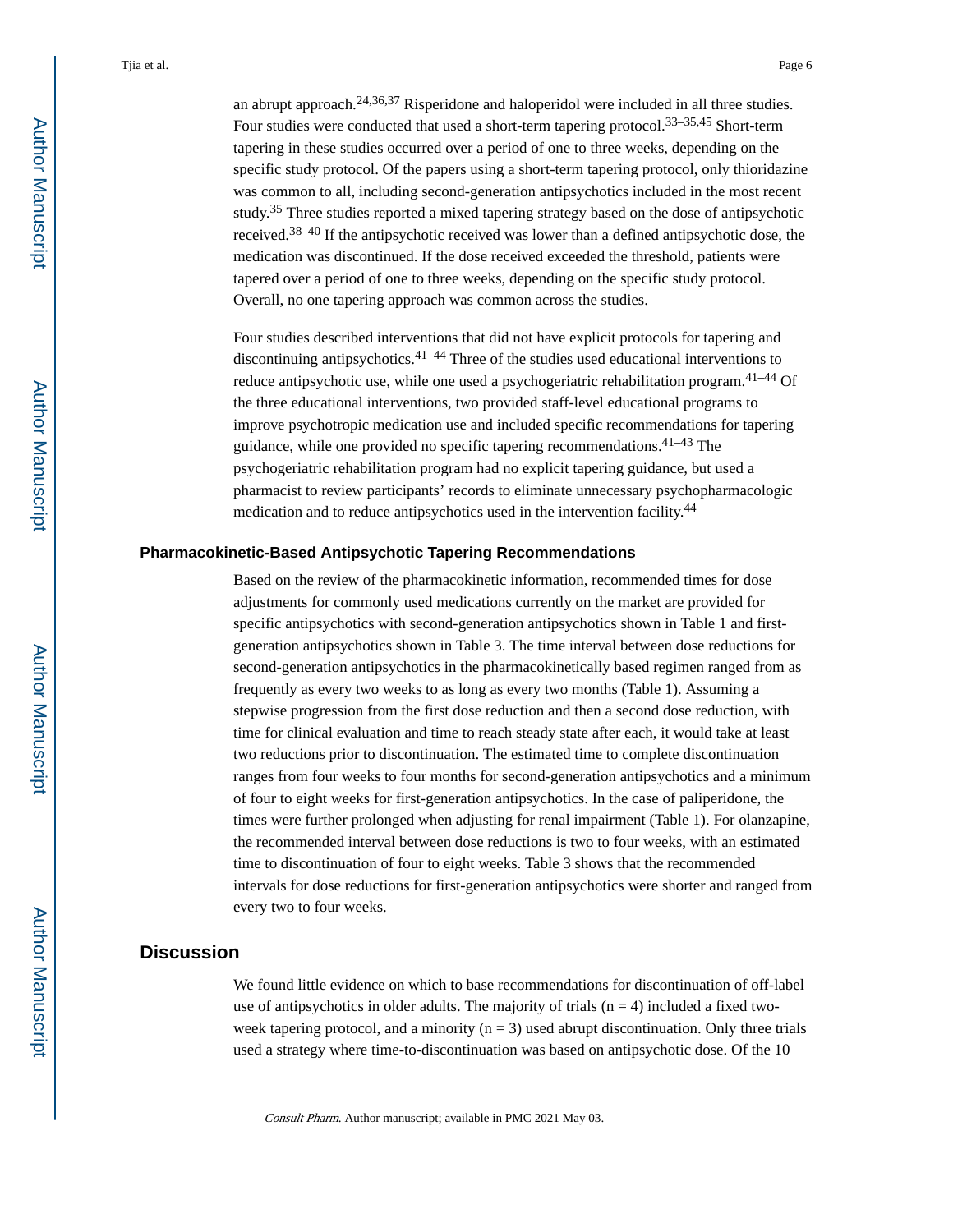trials directly focusing on dose discontinuation, few were recent and tended to focus on second-generation antipsychotics in the tapering protocols. While a summary of these studies found little evidence for adverse drug-withdrawal effects overall in a combined analysis these studies were not powered to detect this outcome.20 There were conflicting outcomes among the studies. Our analysis of specific pharmacokinetic information for individual second-generation and first-generation antipsychotics provided a theoretically based recommendation strategy. Our proposed pharmacokinetic-based calculations for tapering indicate that longer and more gradual reductions may be prudent. Protocols used in randomized trials were shorter than our theoretically based recommended tapering strategies.

Relatively little information is available to guide antipsychotic prescribing in elderly patients, and many of the drugs do not have published pharmacokinetic studies.<sup>30</sup> A comparison of the results of our theoretically based GDR strategy with formal pharmacokinetic evaluation studies provides evidence that our findings are consistent with empiric studies.<sup>30</sup> For example, Snoeck et al. confirmed that the half-life of the risperidone metabolite was longer in older adults than in younger individuals, and Ereshefsky et al. reported the elimination half-life of olanzapine to be 68% and 42% longer in elderly men and women, respectively, compared with young individuals.<sup>46,47</sup> One study of nine elderly individuals using quetiapine found that the elimination half-life was 6.2 to 6.8 hours and that clearance was reduced by about 50%.48 While formal studies to validate each drugelimination pattern would be ideal, they are expensive and difficult in the frail elderly population. This underscores the importance of our theoretical GDR strategy in the absence of more formal studies.

There are a number of considerations a prescriber must take into account before following these proposed guidelines. First, it is important to remember that tapering is not indicated in patients taking antipsychotics for FDA-approved uses like schizophrenia or Tourette's syndrome. Attempts to taper antipsychotics are also not recommended for patients who have a prior history of being a danger to themselves or others or if two prior taper attempts have failed.<sup>12</sup>

We acknowledge that slowly tapering antipsychotics will prolong the amount of time that a patient is on an antipsychotic and that observational data suggest that patients with prolonged antipsychotic exposure are known to have greater rates of mortality. $6-8,49$  The clinical decision to abruptly stop or slowly taper should consider the amount of time that a patient has been on an antipsychotic and weigh the potential risks of continued exposure against the potential benefit of discontinuation. Abrupt discontinuation may be more appropriate when the patient newly initiates antipsychotics because previous research shows that the rate of mortality is highest within the first 30 to 40 days of initiation of therapy.<sup>6,7,49</sup> For long-term antipsychotic users, the rate of death is still higher than for nonusers (but lower than the first 30 to 40 days after initiation of therapy), but a gradual taper may be more successful in preventing relapse or withdrawal symptoms than abrupt discontinuation. While in practice it can be difficult for nursing facility staff or prescribers to determine how long each patient has received antipsychotics, estimated duration of therapy is important to consider in the clinical decision process on how rapidly to discontinue antipsychotics.<sup>13</sup>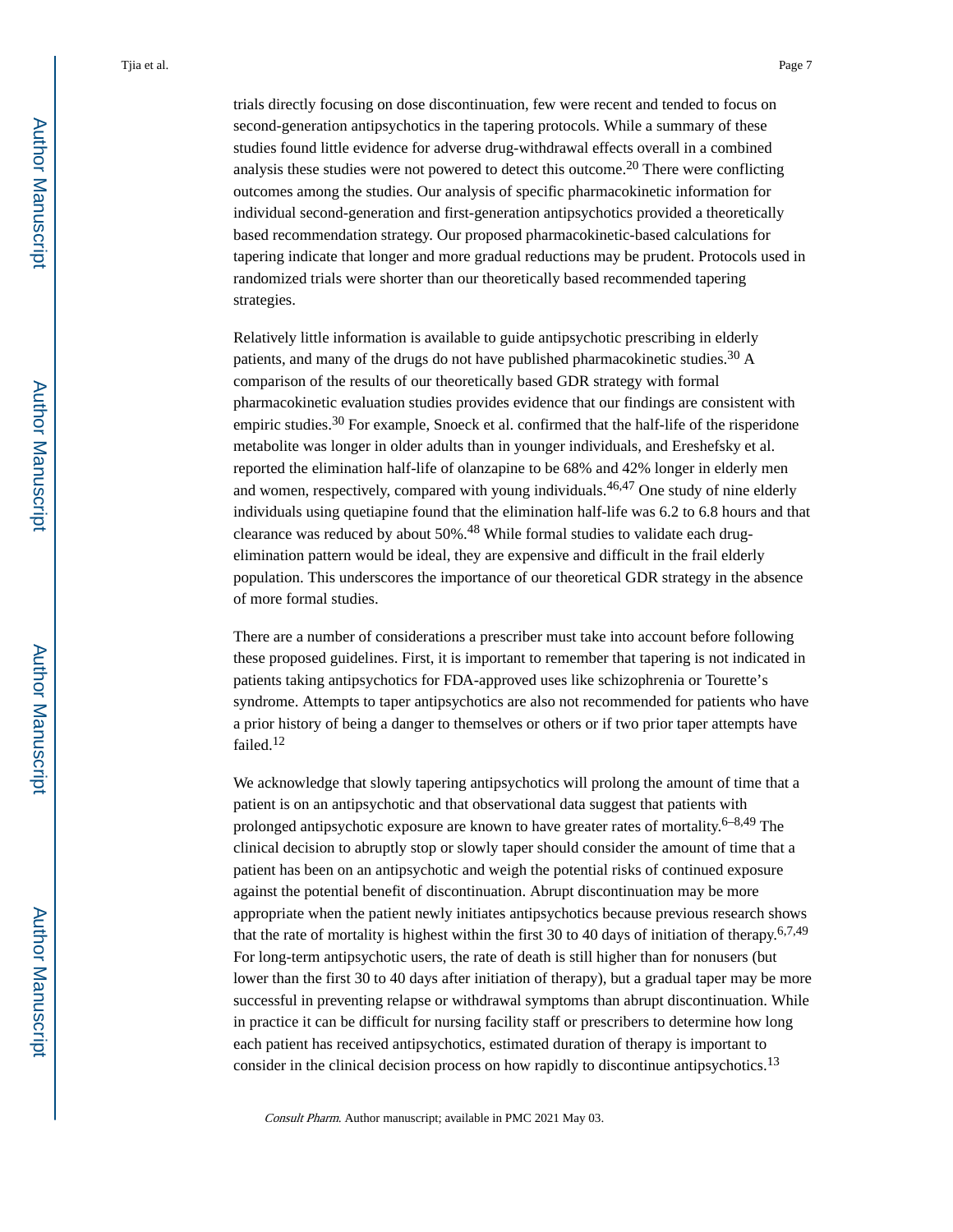Given that up to 80% of patients with dementia experience BPSD, and the growing pressures to reduce the prevalence of off-label antipsychotic use in nursing facilities in the United States, rigorous studies of a more gradual tapering approach are warranted.3,50 Empiric work is necessary to test the clinical effectiveness and feasibility of using these pharmacologically based tapering recommendations. For patients who do not meet any of the above exclusion criteria, further research is required to determine how factors like antipsychotic dose or duration of treatment might affect tapering strategy. It might be advisable to allow for longer periods of adjustment time at steady-state between taper intervals for those patients who have been on antipsychotics at a particularly high dose or for a long period of time. Tapering will require careful monitoring of all patients to determine whether behavior remains stable as the antipsychotics are slowly withdrawn.

# **Conclusion**

Good clinical practice and federal regulations for nursing facility care call for the removal of unnecessary drugs in all nursing facility residents.<sup>11</sup> We suggest that a pharmacologically based protocol for tapering be considered when attempting GDRs. While further study is needed to garner evidence for whether such an approach reduces the incidence of recurrent neuropsychiatric symptoms, it remains clear that current strategies used for tapering older patients off of antipsychotics are unstandardized, not validated, and need to be addressed.

### **Disclosure:**

Dr. Tjia and Mr. Hunnicutt are supported by a grant from the Donaghue Foundation. Drs. Tjia and Lapane are supported by a grant from the National Institutes on Aging (1R21AG046839-01). Ms. Paice received financial support from the American Federation of Aging Research's Medical Student Training in Aging Research program. Dr. Lapane has received research consulting funds from Janssen LLC to conduct a process evaluation of a program associated with antipsychotic use in patients with schizophrenia, from JEN Associates to describe health care utilization in dually eligible Medicare/Medicaid patients with schizophrenia, and from GlaxoSmithKline to conduct a patient-centered analysis in patients with lupus.

# **ABBREVIATIONS:**

| BPSD | Behavioral and psychological symptoms of dementia |
|------|---------------------------------------------------|
| FDA  | Food and Drug Administration                      |
| GDR  | Gradual dose reduction                            |
| OBRA | Omnibus Budget Reconciliation Act of 1987         |

# **References**

- 1. Briesacher BA, Tjia J, Field T et al. Antipsychotic use among nursing facility residents. JAMA 2013;309:440–2. [PubMed: 23385262]
- 2. U.S. Department of Health and Human Services, Office of Inspector General. Medicare atypical antipsychotic drug claims for elderly nursing facility residents. Washington, DC: US Department of Health and Human Services; 2011 5. Reprint no.: OEI-07-08-00150.
- 3. Lyketsos CG, Lopez O, Jones B et al. Prevalence of neuropsychiatric symptoms in dementia and mild cognitive impairment: results from the Cardiovascular Health Study. JAMA 2002;288:1475– 83. [PubMed: 12243634]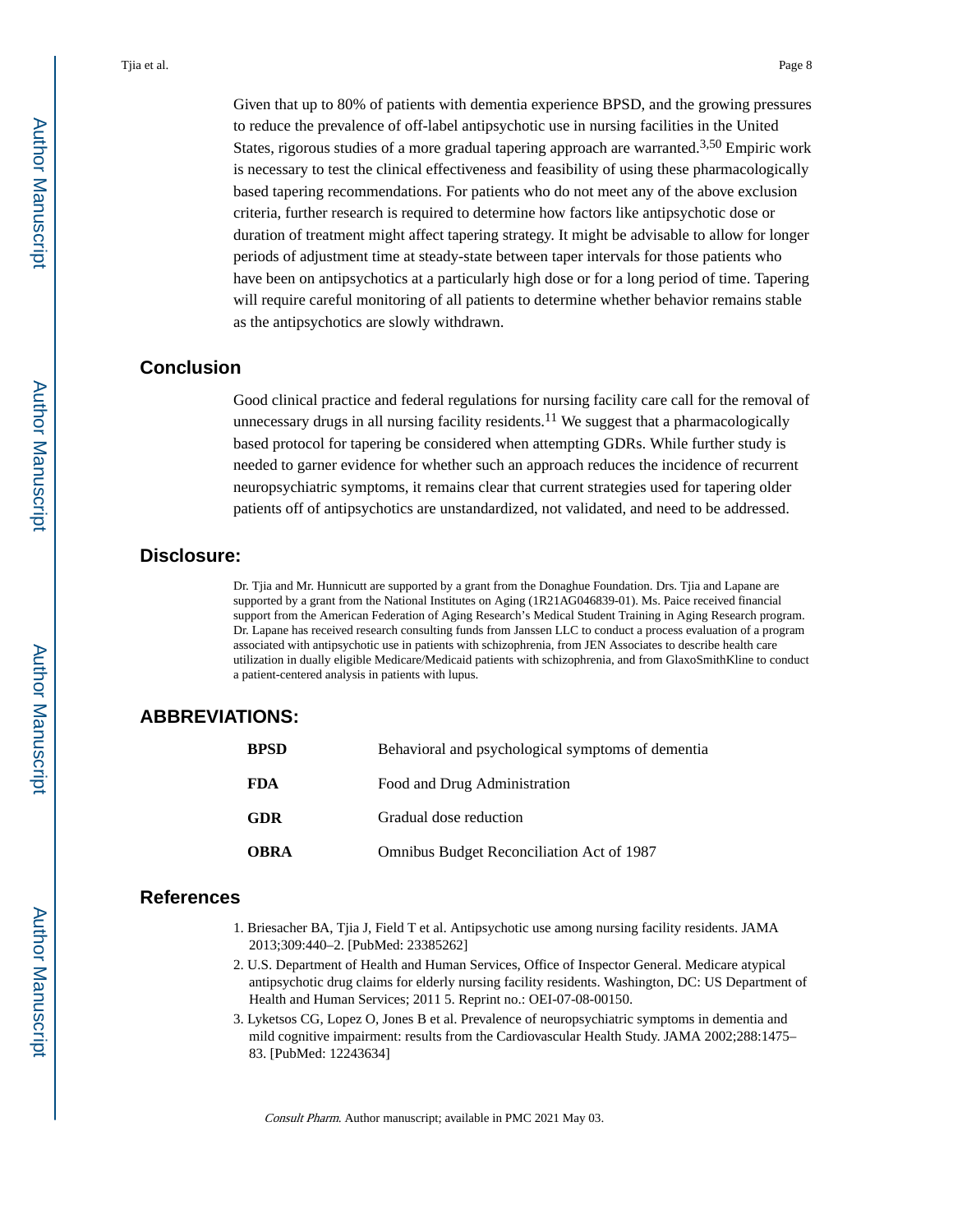- 4. U.S. Food and Drug Administration. Public Health Advisory: deaths with antipsychotics in elderly patients with behavioral disturbances. Available at [http://www.fda.gov/drugs/drugsafety/](http://www.fda.gov/drugs/drugsafety/postmarketdrugsafetyinformationforpatientsandproviders/ucm053171) [postmarketdrugsafetyinformationforpatientsandproviders/ucm053171.](http://www.fda.gov/drugs/drugsafety/postmarketdrugsafetyinformationforpatientsandproviders/ucm053171) Accessed November 7, 2014.
- 5. U.S. Food and Drug Administration. Information for healthcare professionals: conventional antipsychotics. Available at [http://www.fda.gov/drugs/drugsafety/](http://www.fda.gov/drugs/drugsafety/postmarketdrugsafetyinformationforpatientsandproviders/ucm124830) [postmarketdrugsafetyinformationforpatientsandproviders/ucm124830.](http://www.fda.gov/drugs/drugsafety/postmarketdrugsafetyinformationforpatientsandproviders/ucm124830) Accessed November 7, 2014.
- 6. Gill SS, Bronskill SE, Normand SL et al. Antipsychotic drug use and mortality in older adults with dementia. Ann Intern Med 2007;146:775–86. [PubMed: 17548409]
- 7. Schneeweiss S, Setoguchi S, Brookhart A et al. Risk of death associated with the use of conventional versus atypical antipsychotic drugs among elderly patients. CMAJ 2007;176:627–32. [PubMed: 17325327]
- 8. American Geriatrics Society updated Beers Criteria for potentially inappropriate medication use in older adults. J Am Geriatr Soc 2012;60:616–31. [PubMed: 22376048]
- 9. Sink KM, Holden KF, Yaffe K. Pharmacological treatment of neuropsychiatric symptoms of dementia: a review of the evidence. JAMA 2005;293:596–608. [PubMed: 15687315]
- 10. Franco KN, Messinger-Rapport B. Pharmacological treatment of neuropsychiatric symptoms of dementia: a review of the evidence. J Am Med Dir Assoc 2006;7:201–2. [PubMed: 16503315]
- 11. Omnibus Budget Reconciliation Act of 1987: Subtitle C. Nursing facility reform: PL100–203. Washington, DC: National Coalition for Nursing Facility Reform; 1987.
- 12. Centers for Medicare & Medicaid Services. State Operations Manual: Appendix PP guidance to surveyors for long term care facilities, F329. Available at [http://cms.hhs.gov/Regulations-and-](http://cms.hhs.gov/Regulations-and-Guidance/Guidance/Manuals/downloads/som107ap_pp_guidelines_ltcf.pdf)[Guidance/Guidance/Manuals/downloads/som107ap\\_pp\\_guidelines\\_ltcf.pdf](http://cms.hhs.gov/Regulations-and-Guidance/Guidance/Manuals/downloads/som107ap_pp_guidelines_ltcf.pdf). Accessed April 5, 2015.
- 13. Bonner A, Field T, Lemay C et al. Rationales that providers and family members cited for the use of antipsychotic medications in nursing facility residents with dementia. J Am Geriatr Soc 2015; 63:302–8. [PubMed: 25643635]
- 14. Gerety MB, Cornell JE, Plichta DT et al. Adverse events related to drugs and drug withdrawal in nursing facility residents. J Am Geriatr Soc 1993;41:1326–32. [PubMed: 8227915]
- 15. Graves T, Hanlon JT, Schmader KE et al. Adverse events after discontinuing medications in elderly outpatients. Arch Intern Med 1997;157:2205–10. [PubMed: 9342997]
- 16. Bain KT, Holmes HM, Beers MH et al. Discontinuing medications: a novel approach for revising the prescribing stage of the medication-use process. J Am Geriatr Soc 2008;56:1946–52. [PubMed: 18771457]
- 17. Hanlon JT, Handler SM, Maher RL et al. Geriatric pharmacotherapy and polypharmacy. In Fillit HM, Rockwood K, Woodhouse K, eds. Brocklehurst's Textbook of Geriatric Medicine and Gerontology. 7th ed. London, UK: Churchill Livingston; 2012: 880–5.
- 18. Ashton H The diagnosis and management of benzodiazepine dependence. Curr Opin Psychiatry 2005;18:249–55. [PubMed: 16639148]
- 19. Viguera AC, Baldessarini RJ, Hegarty JD et al. Clinical risk following abrupt and gradual withdrawal of maintenance neuroleptic treatment. Arch Gen Psychiatry 1997;54:49–55. [PubMed: 9006400]
- 20. Declercq T, Petrovic M, Azermai M et al. Withdrawal versus continuation of chronic antipsychotic drugs for behavioural and psychological symptoms in older people with dementia. Cochrane Database Syst Rev 2013:CD007726. [PubMed: 23543555]
- 21. Mita Y, Akishita M, Tanaka K et al. Improvement of inappropriate prescribing and adverse drug withdrawal events after admission to long-term care facilities. Geriatr Gerontol Int 2004;4:146–50.
- 22. de Leon J, Stanilla JK, White AO et al. Anticholinergics to treat clozapine withdrawal. J Clin Psychiatry 1994;55:119–20. [PubMed: 8071251]
- 23. Kohen I, Kremen N. A case report of quetiapine withdrawal syndrome in a geriatric patient. World J Biol Psychiatry 2009;10:985–6. [PubMed: 17965985]
- 24. Ballard C, Lana MM, Theodoulou M, et al. A randomised, blinded, placebo-controlled trial in dementia patients continuing or stopping neuroleptics (the DART-AD trial). PLoS Med 2008;5:e76. [PubMed: 18384230]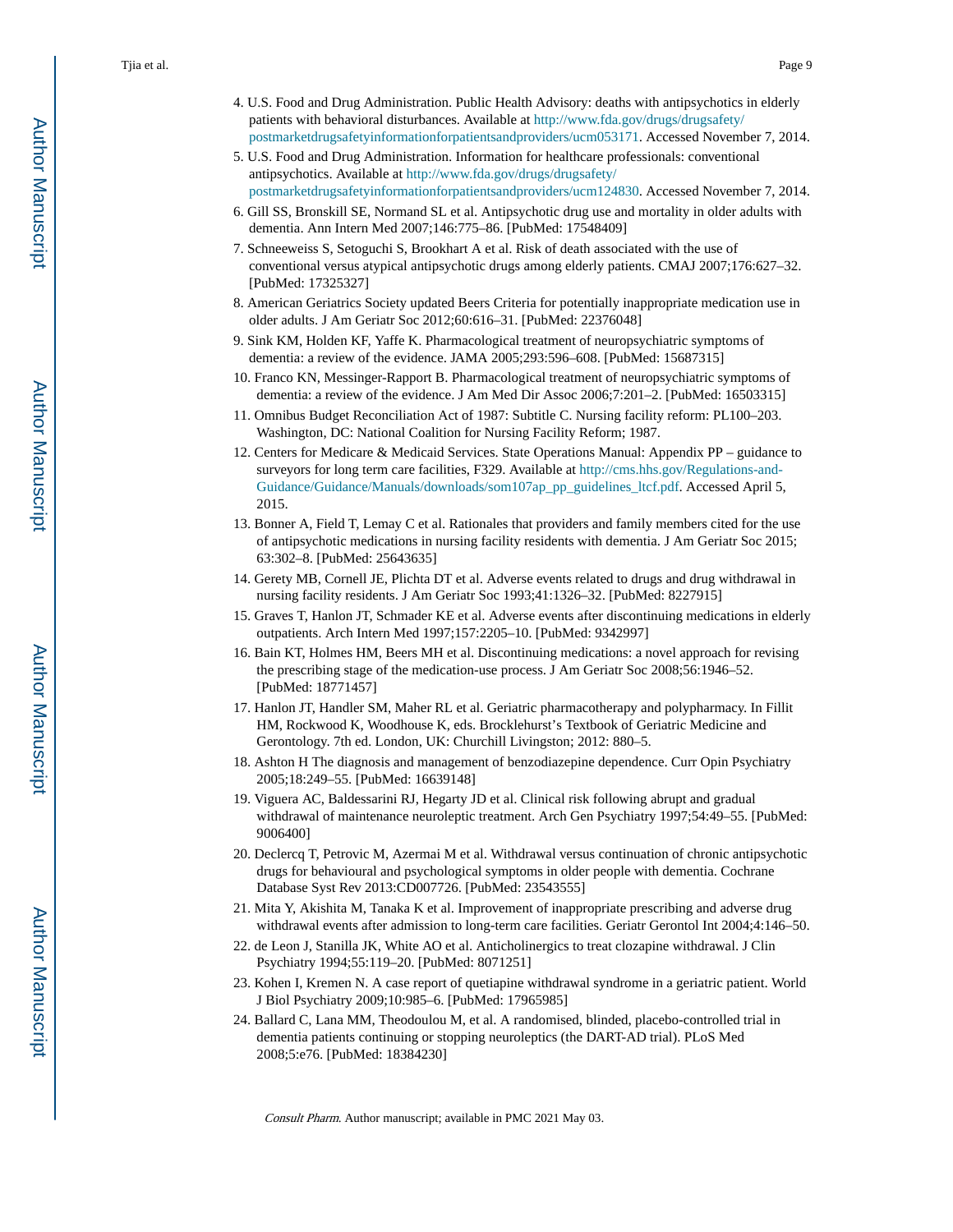- 25. Reidenberg MM. Drug discontinuation effects are part of the pharmacology of a drug. J Pharmacol Exp Ther 2011;339:324–8. [PubMed: 21849624]
- 26. Brunton LL, Chabner BA, Knollman B. Goodman and Gilman's Pharmacological Basis of Therapeutics. 12th ed. New York, NY: McGraw-Hill Medical; 2011.
- 27. Hutchison LC, O'Brien CE. Changes in pharmacokinetics and pharmacodynamics in the elderly patient. J Pharm Pract 2007;20:4–12.
- 28. Miller SW. Therapeutic drug monitoring in the geriatric patient. In: Murphy JE, editor. Clinical Pharmacokinetics. Bethesda, MD: American Society of Health-System Pharmacists; 2007. pp 391–401.
- 29. Wooten JM. Pharmacotherapy considerations in elderly adults. South Med J 2012;105:437–45. [PubMed: 22864103]
- 30. Sweet RA, Pollock BG. New atypical antipsychotics. Experience and utility in the elderly. Drugs Aging 1998;12:15–27. [PubMed: 9673862]
- 31. Mauri MC, Volonteri LS, Colasanti A et al. Clinical pharmacokinetics of atypical antipsychotics: a critical review of the relationship between plasma concentrations and clinical response. Clin Pharmacokinet 2007; 46:359–88. [PubMed: 17465637]
- 32. Hiemke C, Baumann P, Bergemann N et al. AGNP consensus guidelines for therapeutic drug monitoring in psychiatry: update 2011. Pharmacopsychiatry 2011;44:195–235.
- 33. Findlay D, Sharma J, McEwen J et al. Double-blind controlled withdrawal of thioridazine treatment in elderly female inpatients with senile dementia. Int J Geriatr Psychiatry 1989;4:115– 20.
- 34. Cohen-Mansfield J, Lipson S, Werner P et al. Withdrawal of haloperidol, thioridazine, and lorazepam in the nursing facility: a controlled, double-blind study. Arch Intern Med 1999;159:1733–40. [PubMed: 10448776]
- 35. van Reekum R, Clarke D, Conn D et al. A randomized, placebo-controlled trial of the discontinuation of long-term antipsychotics in dementia. Int Psychogeriatr 2002;14:197–210. [PubMed: 12243210]
- 36. Ballard CG, Thomas A, Fossey J et al. A 3-month, randomized, placebo-controlled, neuroleptic discontinuation study in 100 people with dementia: the neuropsychiatric inventory median cutoff is a predictor of clinical outcome. J Clin Psychiatry 2004;65:114–9. [PubMed: 14744180]
- 37. Ruths S, Straand J, Nygaard HA et al. Stopping antipsychotic drug therapy in demented nursing facility patients: a randomized, placebo-controlled study--the Bergen District Nursing Facility Study (BEDNURS). Int J Geriatr Psychiatry 2008;23:889–95. [PubMed: 18306150]
- 38. Bridges-Parlet S, Knopman D, Steffes S. Withdrawal of neuroleptic medications from institutionalized dementia patients: results of a double-blind, baseline-treatment-controlled pilot study. J Geriatr Psychiatry Neurol 1997;10:119–26. [PubMed: 9322135]
- 39. Devanand DP, Pelton GH, Cunqueiro K et al. A 6-month, randomized, double-blind, placebocontrolled pilot discontinuation trial following response to haloperidol treatment of psychosis and agitation in Alzheimer's disease. Int J Geriatr Psychiatry 2011; 26:937–43. [PubMed: 21845596]
- 40. Devanand DP, Mintzer J, Schultz SK et al. Relapse risk after discontinuation of risperidone in Alzheimer's disease. N Engl J Med 2012;367:1497–507. [PubMed: 23075176]
- 41. Avorn J, Soumerai SB, Everitt DE et al. A randomized trial of a program to reduce the use of psychoactive drugs in nursing facilities. N Engl J Med 1992;327:168–73. [PubMed: 1608408]
- 42. Ray WA, Taylor JA, Meador KG et al. Reducing antipsychotic drug use in nursing facilities. A controlled trial of provider education. Arch Intern Med 1993;153:713–21. [PubMed: 8447709]
- 43. Monette J, Champoux N, Monette M et al. Effect of an interdisciplinary educational program on antipsychotic prescribing among nursing facility residents with dementia. Int J Geriatr Psychiatry 2008;23:574–9. [PubMed: 17968860]
- 44. Fitz D, Mallya A. Behavioral reactions to psychotropic medication changes for nursing facility residents receiving psychogeriatric programming. J Appl Gerontol 1990;9:194–210.
- 45. Horwitz GJ, Tariot PN, Mead K et al. Discontinuation of antipsychotics in nursing facility patients with dementia. Am J Geriatr Psychiatry 1995;3:290–9. [PubMed: 28531062]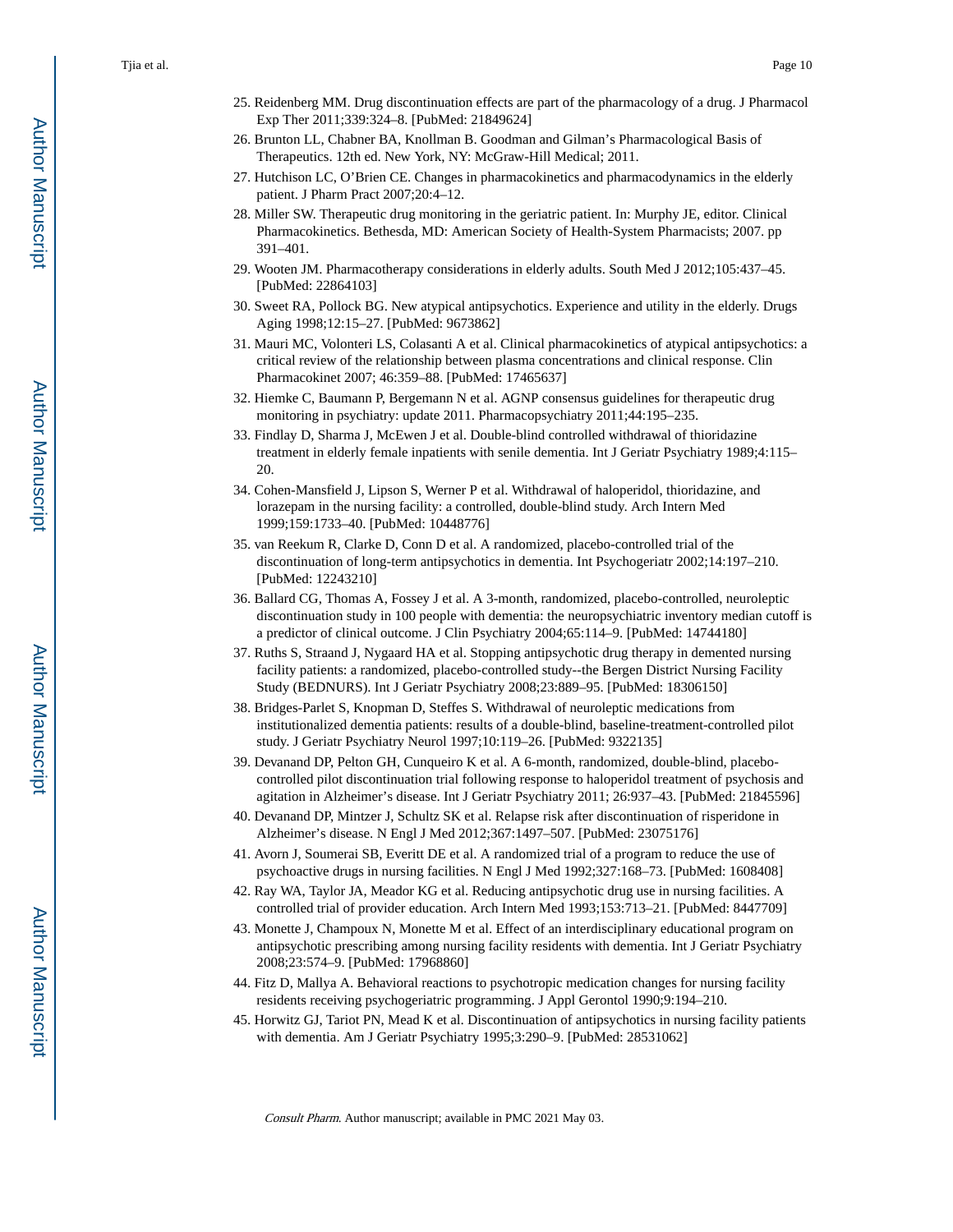- 46. Snoeck E, Van Peer A, Sack M et al. Influence of age, renal and liver impairment on the pharmacokinetics of risperidone in man. Psychopharmacology 1995;122:223–9. [PubMed: 8748391]
- 47. Ereshefsky L. Pharmacokinetics and drug interactions: update for new antipsychotics. J Clin Psychiatry 1996;57:12–25.
- 48. Thyrum PT, Jaskiw G, Fuller M et al. Multiple-dose pharmacokinetics of ICI 204,636 in elderly patients with selected psychotic disorders. Psychopharmacol Bull 1996;32:524.
- 49. Wang PS, Schneeweiss S, Avorn J et al. Risk of death in elderly users of conventional vs. atypical antipsychotic medications. N Engl J Med 2005;353:2335–41. [PubMed: 16319382]
- 50. Centers for Medicare & Medicaid Services. National Partnership to Improve Dementia Care exceeds goal to reduce use of antipsychotic medications in nursing facility: CMS announces new goal. 2014. Available at [http://www.cms.gov/Newsroom/MediaReleaseDatabase/Press-releases/](http://www.cms.gov/Newsroom/MediaReleaseDatabase/Press-releases/2014-Press-releases-items/2014-09-19.html) [2014-Press-releases-items/2014-09-19.html](http://www.cms.gov/Newsroom/MediaReleaseDatabase/Press-releases/2014-Press-releases-items/2014-09-19.html). Accessed October 30, 2014.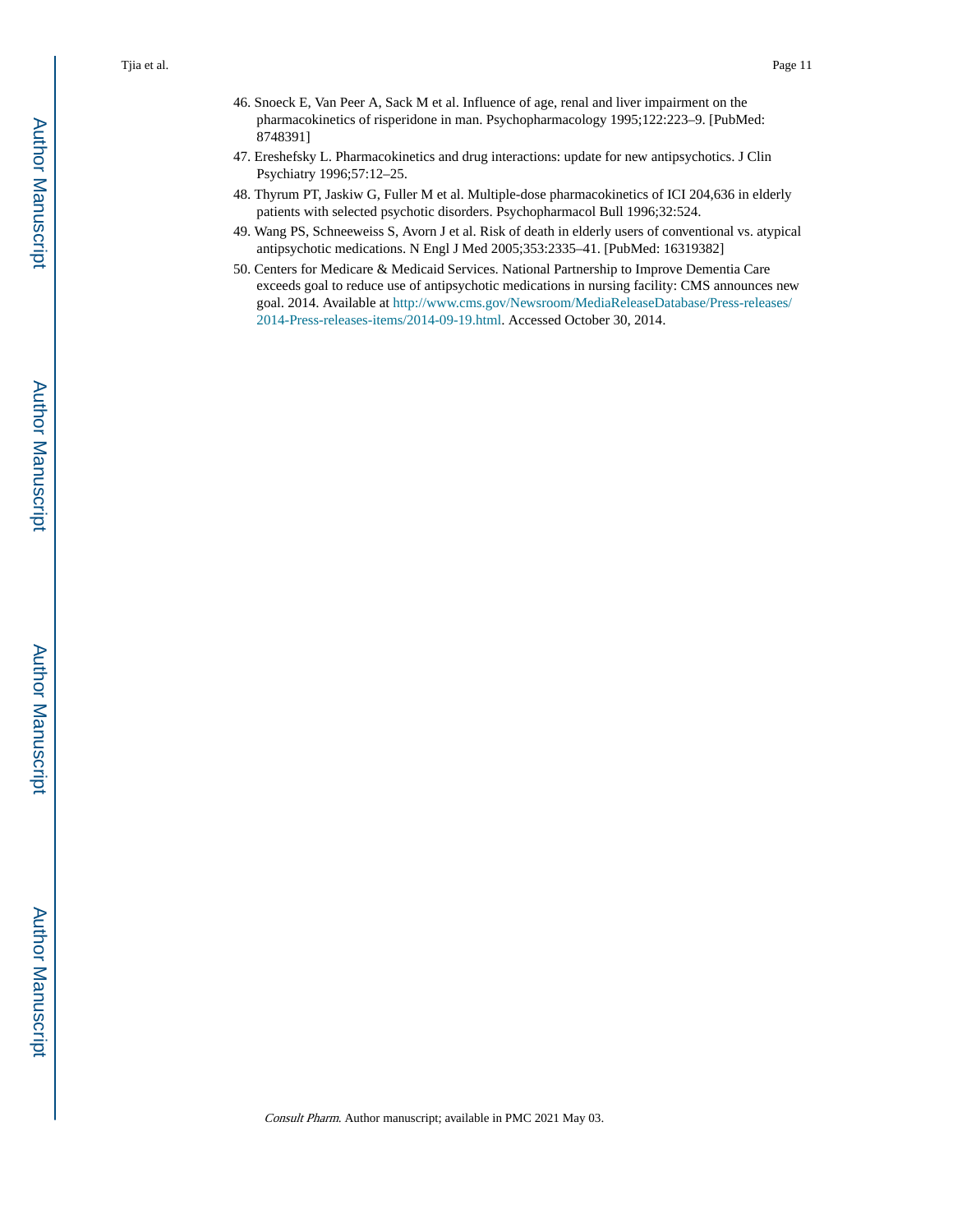| ۰<br>ì |
|--------|
|        |
|        |
|        |
|        |
| ٠      |
| ī<br>ı |
|        |
|        |
|        |
|        |
|        |
|        |
|        |
|        |
|        |
|        |
|        |
|        |
|        |
|        |
|        |
|        |
|        |
|        |
|        |
|        |
|        |
|        |
|        |
|        |
|        |
| ٠      |
|        |
|        |

# **Table 1.**

Suggested Tapering Schedule by Specific Drug: Second-Generation Antipsychotics Suggested Tapering Schedule by Specific Drug: Second-Generation Antipsychotics

| <b>Estimated Time to</b><br>Discontinuation                                             | 4 months                                     | 6 weeks               | 4 weeks               | 6 weeks                                                           | 4 weeks               | 4-8 weeks                     | Renal impairment: 6-8<br>4 weeks<br>weeks        | 4 weeks                                                | 4–6 weeks                                                  | 4 weeks                |
|-----------------------------------------------------------------------------------------|----------------------------------------------|-----------------------|-----------------------|-------------------------------------------------------------------|-----------------------|-------------------------------|--------------------------------------------------|--------------------------------------------------------|------------------------------------------------------------|------------------------|
| Recommended Time<br><b>Between Gradual</b><br><b>Dose Reduction</b><br>Clinically       | 2 months                                     | 3 weeks               | 2 weeks               | 3 weeks                                                           | 2 weeks               | $2-4$ weeks                   | Renal impairment: 3-4<br>2 weeks<br>weeks        | 2 weeks                                                | $2-3$ weeks                                                | 2 weeks                |
| Dose Reduction (Leave at<br>Steady State for ~ 7 Days)<br>Time to Next Gradual          | 48 days                                      | $15-19$ days          | $10.5 - 12$ days      | Parent: 15-19 days<br>P88: 18-24 days<br>P95: 17-21 days          | 15 days               | $16-31$ days                  | Renal impairment: 18-29<br>17 days<br>days       | IR: 9.5 days<br>ER: 10 days<br>Parent:                 | Active metabolite: 16-20<br>$8-16$ days<br>Parent:<br>days | Parent: 10 days        |
| Steady-State (5-7 Half-<br><b>Lives to Reach Steady</b><br>Calculated Time to<br>State) | 41 days (based on active<br>metabolite)      | $8-12$ days           | 4-5 days              | Parent: 8-12 days<br>P88: 11-16 days<br>P95: 10-14 days           | 6-8 days              | $9-24$ days                   | Renal impairment: 11-22<br>10 days<br>days       | IR: 2.5 days<br>ER: 3 days<br>Parent:                  | Active metabolite: 9-13<br>Parent: 1-9 days<br>days        | Parent: 3 days         |
| Adjusted t <sub>he</sub> for Increased<br>Age (65–89 Yr: $1.5 \times t_{1/2}$ )         | Active metabolite: 141 hrs<br>Parent: 83 hrs | Parent: 36 hrs        | Parent: 12-18 hrs     | Parent: 27-40 hrs<br>P88: 39-56 hrs<br>P95: 35-47 hrs             | Parent: 27 hrs        | Parent: 32-81 hrs             | Renal impairment: 36-77 hrs<br>Parent: 35 hrs    | ER: 11 hrs<br>IR: 9 hrs<br>Parent:                     | Active metabolite: 32-45 hrs<br>Parent: 4–30 hrs           | Parent: 11 hrs         |
| t,                                                                                      | Active metabolite: 94 hrs<br>Parent: 75 hrs  | Parent: 24 hrs        | Parent: 8-12 hrs      | Parent: 18-33 hrs<br>P88: 26-37 hrs<br>P95: 23-31 hrs             | Parent: 18 hrs        | Parent: 21-54 hrs             | Renal impairment: 24-51<br>Parent: 23 hrs<br>hrs | IR: $6 \, \text{hrs}$ ER: $7 \, \text{hrs}$<br>Parent: | Active metabolite: 21-30<br>Parent: 3-20 hrs<br>hrs        | Parent: 7 hrs          |
| <b>Generic/Brand</b>                                                                    | Aripiprazole/<br>Abilify                     | Asenapine/<br>Saphris | Clozapine<br>Clozaril | $\begin{array}{ll} {\rm llopridone/} \\ {\rm Fanapt} \end{array}$ | Lurasidone/<br>Latuda | Olanzapine/<br><b>Zyprexa</b> | Paliperidone/<br>Invega                          | Quetiapine/<br>Seroquel                                | Risperidone/<br>Risperdal                                  | Ziprasidone/<br>Geodon |

Abbreviations: ER = Extended release, IR = Immediate release, P88, P95 = Active metabolite of lioperidone,  $t/a = Dnug half-life$ .  $y_2$  = Drug half-life. **Abbreviations:** ER = Extended release, IR = Immediate release, P88, P95 = Active metabolite of iloperidone, t

Source: Reference 26. **Source:** Reference 26.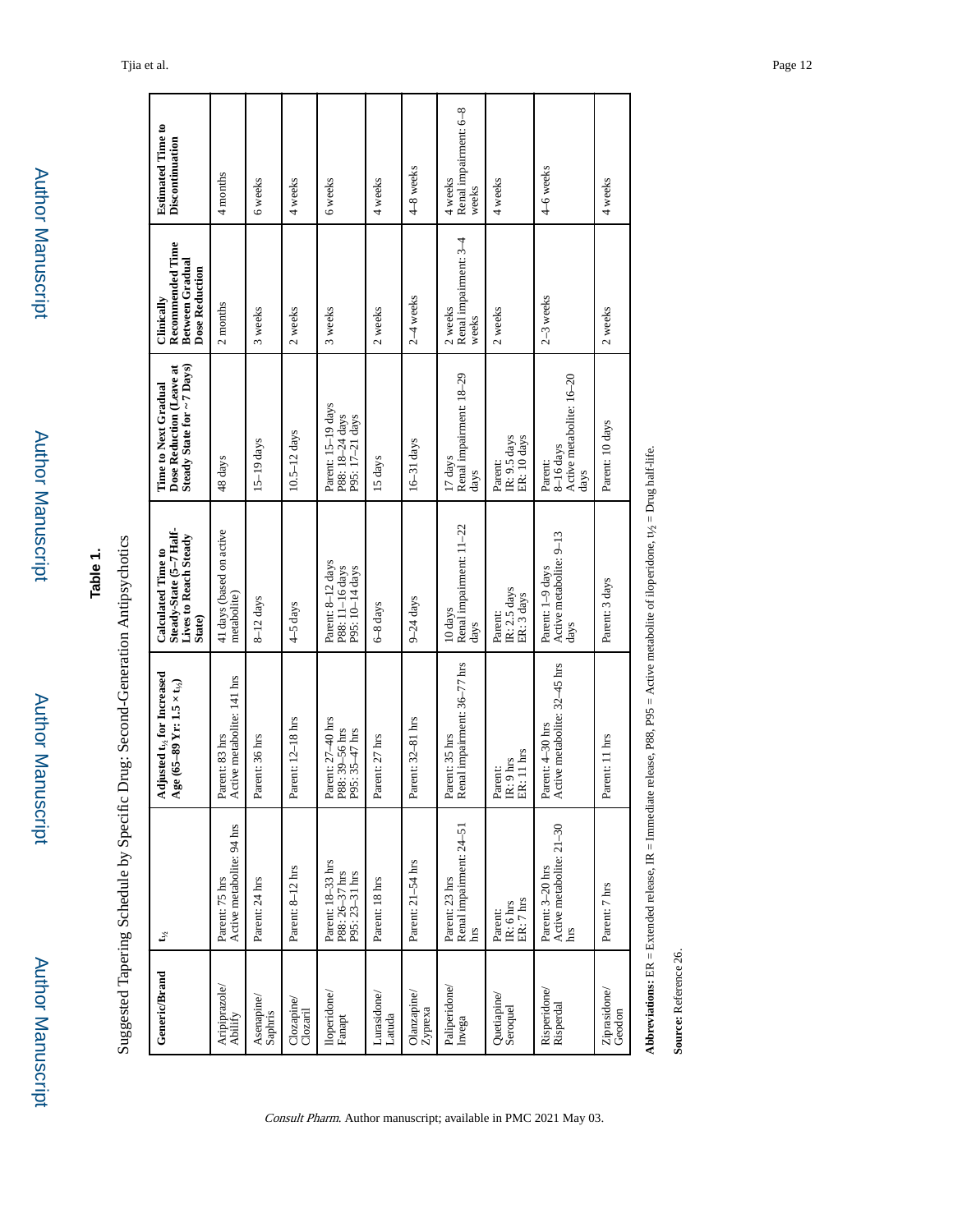Author Manuscript**Author Manuscript** 

Author Manuscript

Author Manuscript

| c<br>V |  |
|--------|--|
| Φ      |  |
|        |  |
| ۶      |  |
|        |  |

| I<br>i                                                                                                                                     |
|--------------------------------------------------------------------------------------------------------------------------------------------|
| $\frac{1}{\alpha}$                                                                                                                         |
| Î                                                                                                                                          |
| l                                                                                                                                          |
| ۱<br>l                                                                                                                                     |
| ı<br>l                                                                                                                                     |
| $\sim$<br>l<br>֚<br>֧֚֝<br>֧֚֚֚֚֝֝<br>֧ <u>֚</u><br>֧֦֦֧֧֧֧֧֧֦֧֧֧֧֦֧֧֦֧֧֧֧֛֧֦֧֚֚֝֝֬֝֝֓֝֬֝֓֝֓֝֬֝֓֝֓֝֬֝֓֝֬֝֓֝֟֓֟֓֝֬֝֓֟֓֟֓֟֓֟֓֝֬֝֬֝֓֝֬֝֬֝֬֝֬֜ |
| í                                                                                                                                          |

| <b>Article</b>                  | <b>Tapering Protocol</b>                                                            | Antipsychotics Included |
|---------------------------------|-------------------------------------------------------------------------------------|-------------------------|
|                                 | Abrupt                                                                              |                         |
| Bollard 2004 <sup>36</sup>      | No dose-reduction strategy                                                          | Chlorpromazine          |
|                                 |                                                                                     | Haloperidol             |
|                                 |                                                                                     | Risperidone             |
|                                 |                                                                                     | Thioridazine            |
|                                 |                                                                                     | Trifluoperazine         |
| Bollard 2008 <sup>24</sup>      | No dose-reduction strategy                                                          | Chlorpromazine          |
|                                 |                                                                                     | Haloperidol             |
|                                 |                                                                                     | Olanzapine              |
|                                 |                                                                                     | Promazine               |
|                                 |                                                                                     | Quetiapine              |
|                                 |                                                                                     | Risperidone             |
|                                 |                                                                                     | Thioridazine            |
|                                 |                                                                                     | Trifluoperazine         |
| Ruths $2008^{37}\,$             | No dose-reduction strategy                                                          | Haloperidol             |
|                                 |                                                                                     | Olanzapine              |
|                                 |                                                                                     | Risperidone             |
|                                 | Short-Term                                                                          |                         |
| Findlay 1989 <sup>33</sup>      | Dose tapered by 50% in week 1, and discontinued over the following week             | Thioridazine            |
| Horwitz 1995 <sup>45</sup>      | Dose tapered by 50% in week 1, tapered another 50% in week 2, and then discontinued | Haloperidol             |
|                                 |                                                                                     | Perphenazine            |
|                                 |                                                                                     | Molindone               |
|                                 |                                                                                     | Thioridazine            |
|                                 |                                                                                     | Thiothixene             |
|                                 |                                                                                     | Trifluoperazine         |
| Cohen-Mansfield 199934          | Dose tapered over a 3-week period                                                   | Haloperidol             |
|                                 |                                                                                     | Thioridazine            |
| $\mbox{Van}$ Reekum $2002^{35}$ | Dose tapered by 50% in week 1, tapered another 50% in week 2, and then discontinued | Haloperidol             |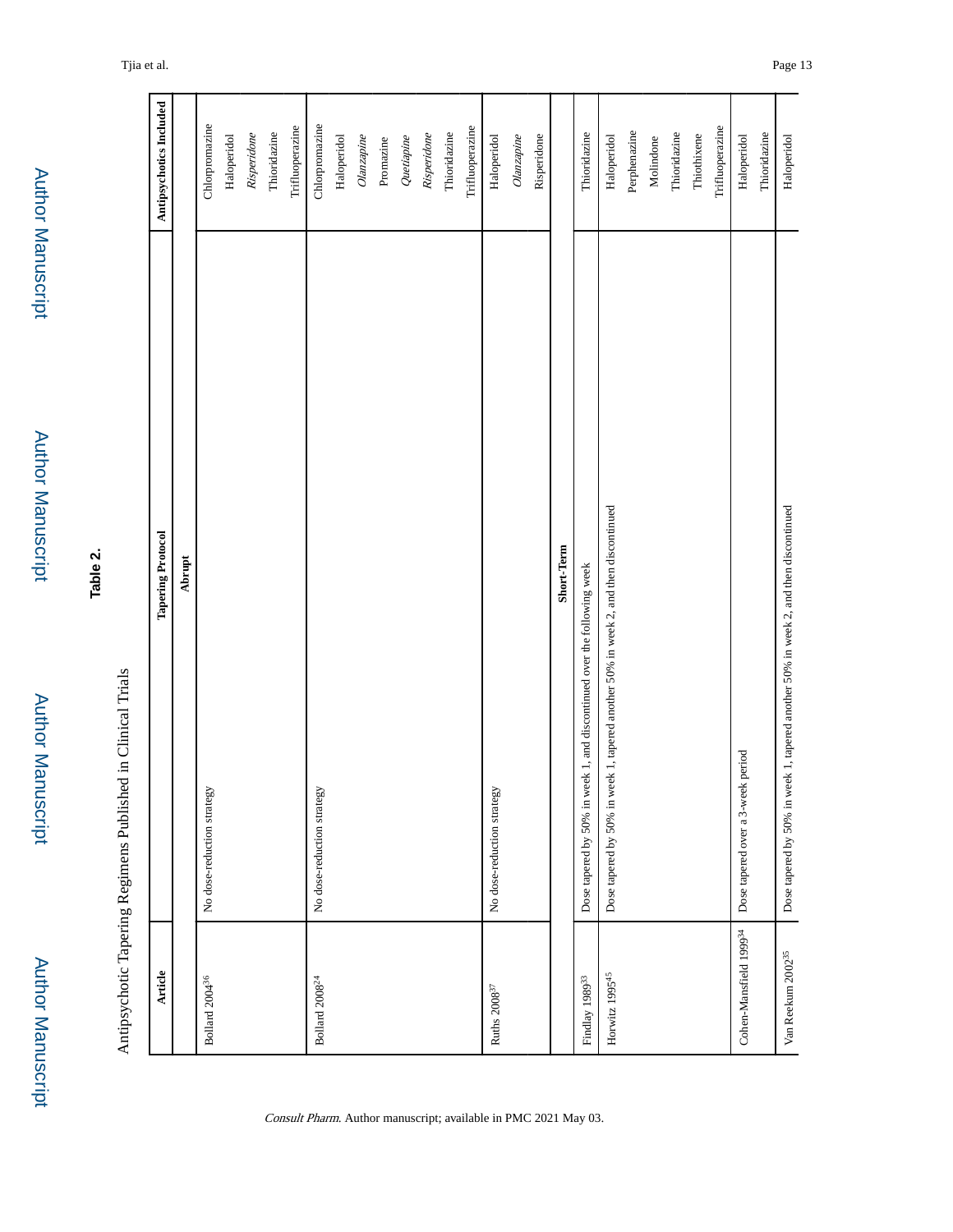Author Manuscript

Author Manuscript

Author Manuscript

Author Manuscript

| Article                           | <b>Tapering Protocol</b>                                                                                                                                                                                                                                                                | Antipsychotics Included |
|-----------------------------------|-----------------------------------------------------------------------------------------------------------------------------------------------------------------------------------------------------------------------------------------------------------------------------------------|-------------------------|
|                                   |                                                                                                                                                                                                                                                                                         | Levomepromazine         |
|                                   |                                                                                                                                                                                                                                                                                         | Loxapine                |
|                                   |                                                                                                                                                                                                                                                                                         | Olanzapine              |
|                                   |                                                                                                                                                                                                                                                                                         | Risperidone             |
|                                   |                                                                                                                                                                                                                                                                                         | Thioridazine            |
|                                   | Mixed-Strategy                                                                                                                                                                                                                                                                          |                         |
| Bridges-Parlet 1997 <sup>38</sup> | If baseline dose equivalent of 50 mg of chlorpromazine, medication abruptly discontinued. If baseline dose > equivalent of 50 mg of                                                                                                                                                     | Haloperidol             |
|                                   | chlorpromazine, dose decreased by 50% in week 1 and then discontinued                                                                                                                                                                                                                   | Loxapine                |
|                                   |                                                                                                                                                                                                                                                                                         | Mesoridazine            |
|                                   |                                                                                                                                                                                                                                                                                         | Thioridazine            |
|                                   |                                                                                                                                                                                                                                                                                         | Thiothixene             |
|                                   |                                                                                                                                                                                                                                                                                         | Trifluoperazine         |
| Devanand 2011 <sup>39</sup>       | weeks and then discontinued. If baseline dose 4 mg daily, dose decreased by 50% in week 1, decreased 50% in week 2, and then discontinued<br>If baseline dose < 1 mg daily, medication abruptly discontinued. If baseline dose between 2-3 mg daily, dose decreased to 1 mg daily for 2 | Haloperidol             |
| Devanand 2012 <sup>40</sup>       | If baseline dose 2 mg daily, dose tapered over 1 week with a sequential double-blind substitution tapering period                                                                                                                                                                       | Risperidone             |
|                                   |                                                                                                                                                                                                                                                                                         |                         |

Note: Italicized medications are second-generation antipsychotics. **Note:** Italicized medications are second-generation antipsychotics.

Source: References 24, 33, 34, 36-40, 45. **Source:** References 24, 33, 34, 36–40, 45.